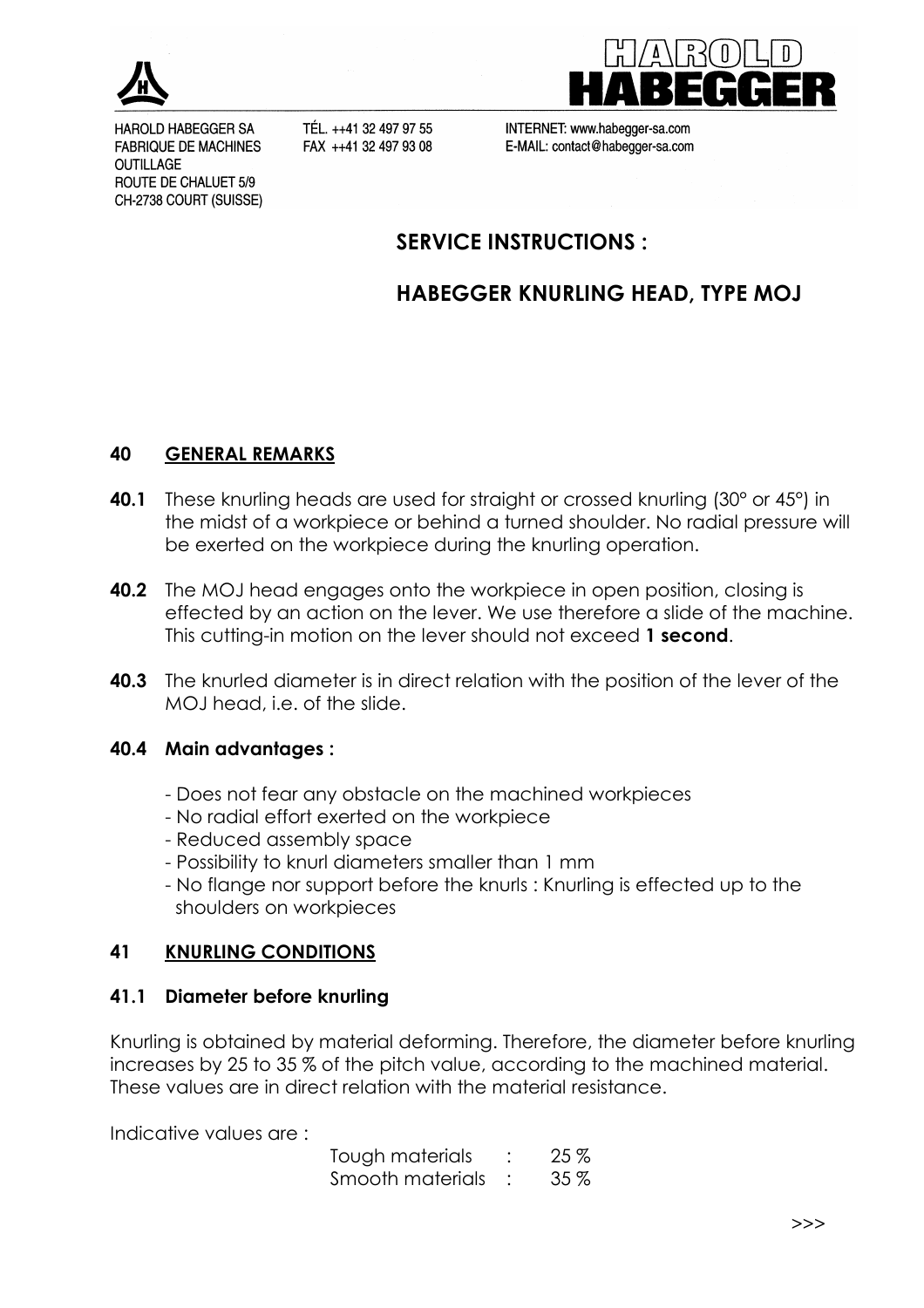

Example : stainless steel

 Ø before knurling : 3.875 mm pitch : 0.5 mm

Result :  $25\%$  of  $0.5 = 0.125$ 

 $\varnothing$  before knurling + 0.125 =  $\varnothing$  after knurling

 $3.875 + 0.125 = \emptyset$  4.000 mm

The user must effect tests by himself in order to determine the diameter before knurling. He may use the following formula :

> d = diameter before knurling  $D =$  diameter after knurling  $P = \text{pitch}$  $d = D-(P/2)$

- **41.2** The peripheric speed of the workpiece must be about 20 m/min. This speed decreases when the material is very hard.
- 41.3 The advance on the lever should not exceed 1 second. This forces the knurls to form an unique profile. It avoids knurling in flakes.



- **41.4** We also recommend to lubricate very much. Do never stop machining during or towards the end of the knurling operation.
- 41.5 Pitches of more than 0.7 mm should be avoided, as the effort on the setting lever is too high.
- 41.6 The following information is absolutely needed when orders or enquiries are submitted :
	- a) the diameter after knurling.
	- b) the wanted pitch. It must be determined by the user.
	- c) the diameter and length of the shoulder after which the knurling operation will be effected.
	- c) the kind of material used.
- **41.7** The three knurls must always have the same pitch. For crossed knurling, use two knurls type BL and one knurl BR.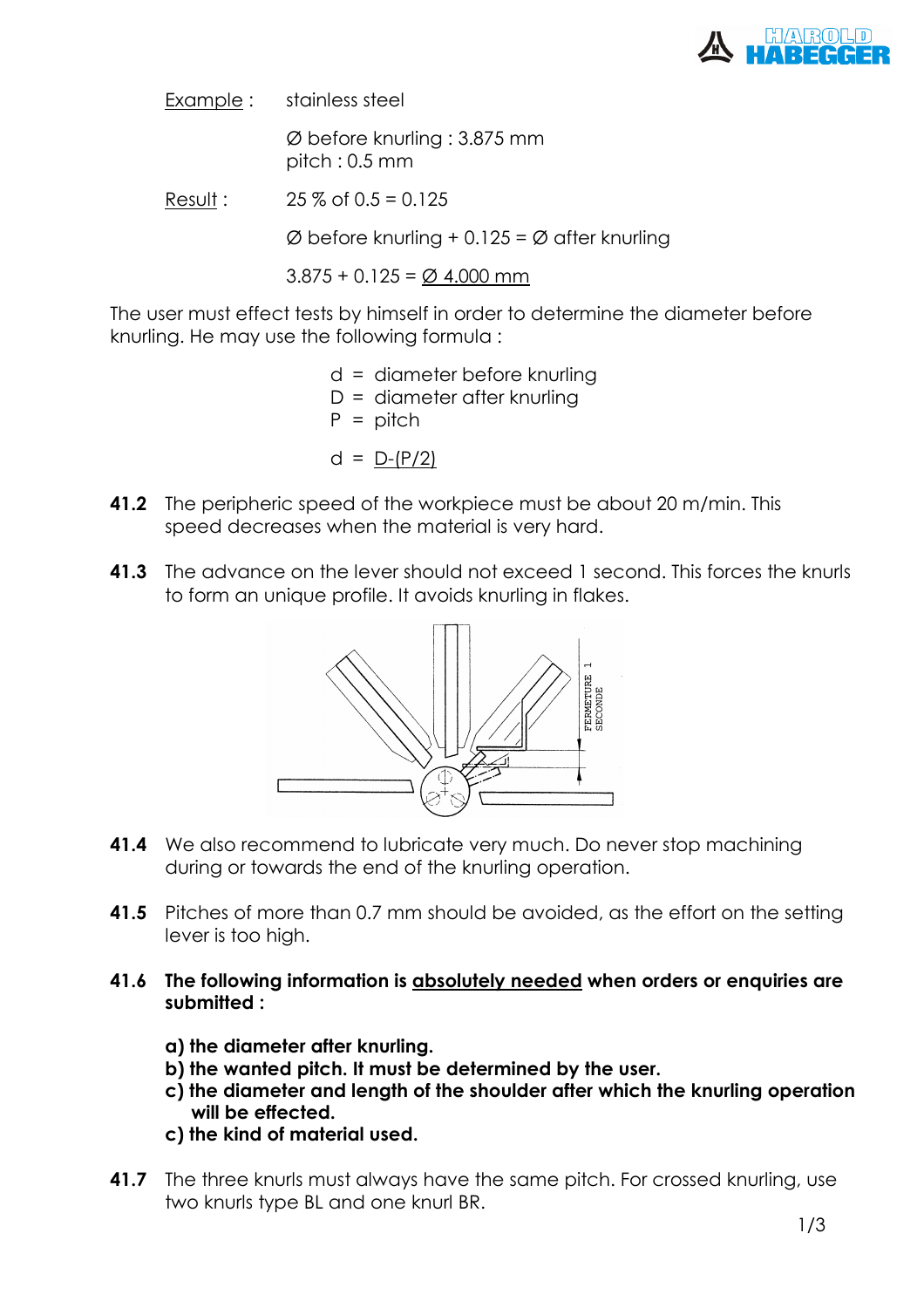

## 42 KNURLING WITH AN ODD NUMBER OF TEETH

#### Note :

Measuring the outside diameter of a knurled part with an odd number of teeth must be done by other means than the micrometer (for example by ring-gauges).



| Nombre de dents sur le diamètre<br>Anzahl Zähne auf dem Durchmesser<br>Number of teeth on the diameter | $ØB \times \ldots = A$ | $A \times \ldots = \emptyset B$ |
|--------------------------------------------------------------------------------------------------------|------------------------|---------------------------------|
| 5                                                                                                      | 0.90451                | 1.10557                         |
| 7                                                                                                      | 0.95066                | 1.05190                         |
| 9                                                                                                      | 0.96980                | 1.03114                         |
| 11                                                                                                     | 0.97970                | 1.02072                         |
| 13                                                                                                     | 0.98550                | 1.01471                         |
| 15                                                                                                     | 0.98910                | 1.01102                         |
| 17                                                                                                     | 0.99150                | 1.00857                         |
| 19                                                                                                     | 0.99320                | 1.00684                         |
| 21                                                                                                     | 0.99440                | 1.00563                         |
| 23                                                                                                     | 0.99540                | 1.00462                         |
| 25                                                                                                     | 0.99610                | 1.00391                         |
| 27                                                                                                     | 0.99660                | 1.00341                         |
| 29                                                                                                     | 0.99710                | 1.00290                         |
| 31                                                                                                     | 0.99740                | 1.00260                         |
| 33                                                                                                     | 0.99770                | 1.00230                         |
| 35                                                                                                     | 0.99800                | 1.00200                         |
| 37                                                                                                     | 0.99820                | 1.00180                         |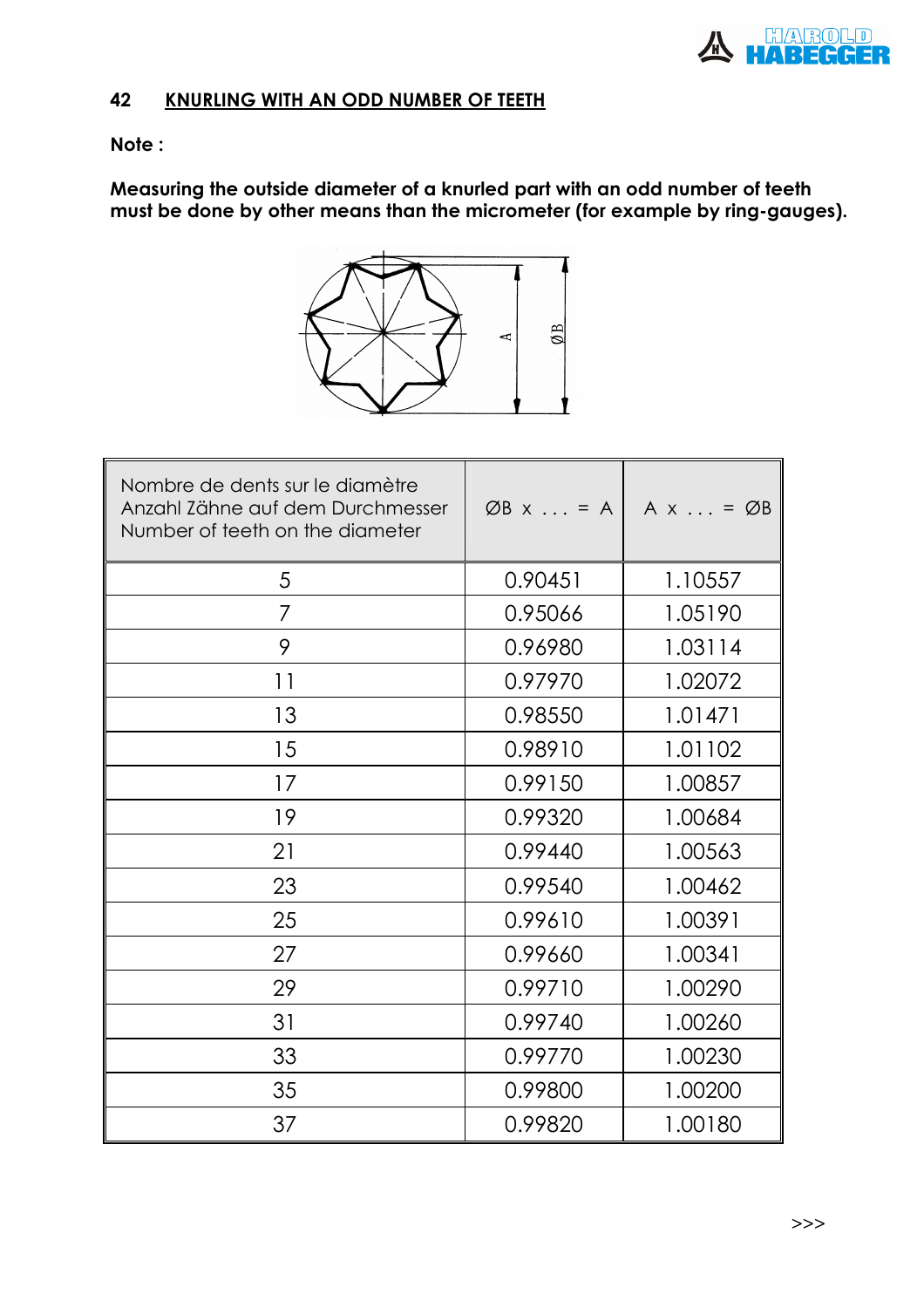

## 43 SPARE PARTS

We supply spart parts for the knurling head MOJ. The following points must be stated in your order :

|  | Example : |
|--|-----------|
|--|-----------|

| Type of head                         | MOJ2 A head        |
|--------------------------------------|--------------------|
| Wanted parts as per assembly drawing | Knurls no 103      |
| <b>Number</b>                        | 1 set of 3 pces    |
| Pitch and type of knurling operation | 0.20 AA (straight) |

# 44 ASSEMBLY DRAWING

| 101        | Cam                 | 3140 _ 000101 |
|------------|---------------------|---------------|
| 102        | Spring lock washer  | 312010200 _ 0 |
| 103        | Knurls              | 18 00         |
| 104        | Knurl-holder        | 311010400 0   |
| 106        | Knurl-holder spring | 3140 000106   |
| 114        | Setting lever       | 3140 _ 000114 |
| 305        | <b>Body</b>         | 3140 000305   |
| 307        | Compression spring  | 3140 _ 000307 |
| 309        | Cam pin             | 3140 _ 000309 |
| 310        | Sleeve              | 3140 _ 000310 |
| 315        | Body pin            | 3140 _ 000315 |
| 316        | Sleeve pin          | 3140 _ 000316 |
| 317        | Stop washer         | 3140 _ 000317 |
| 319 (MOJ4) | Ring                | 3140 4 000319 |

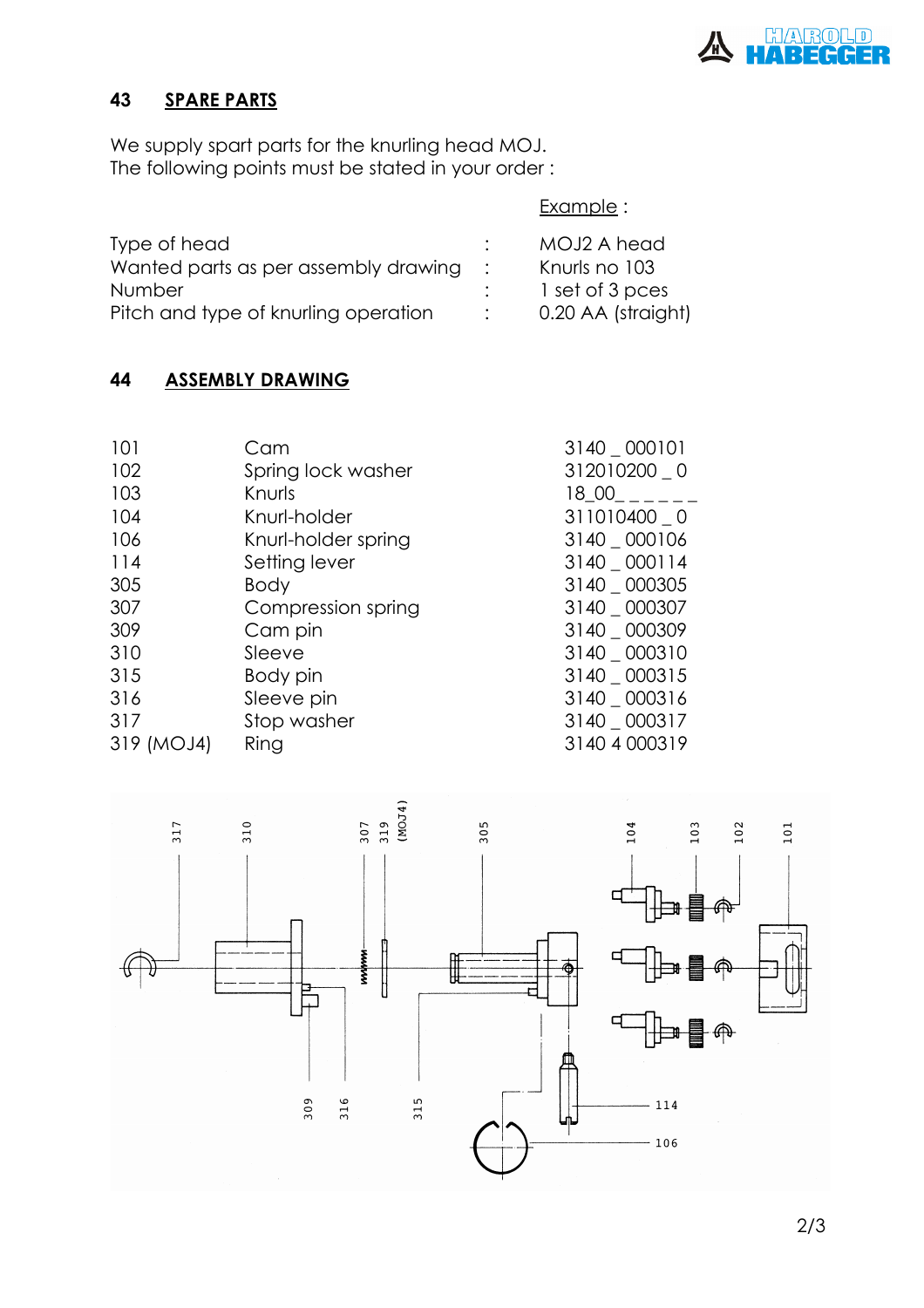### 45 TABLE OF MEASUREMENTS